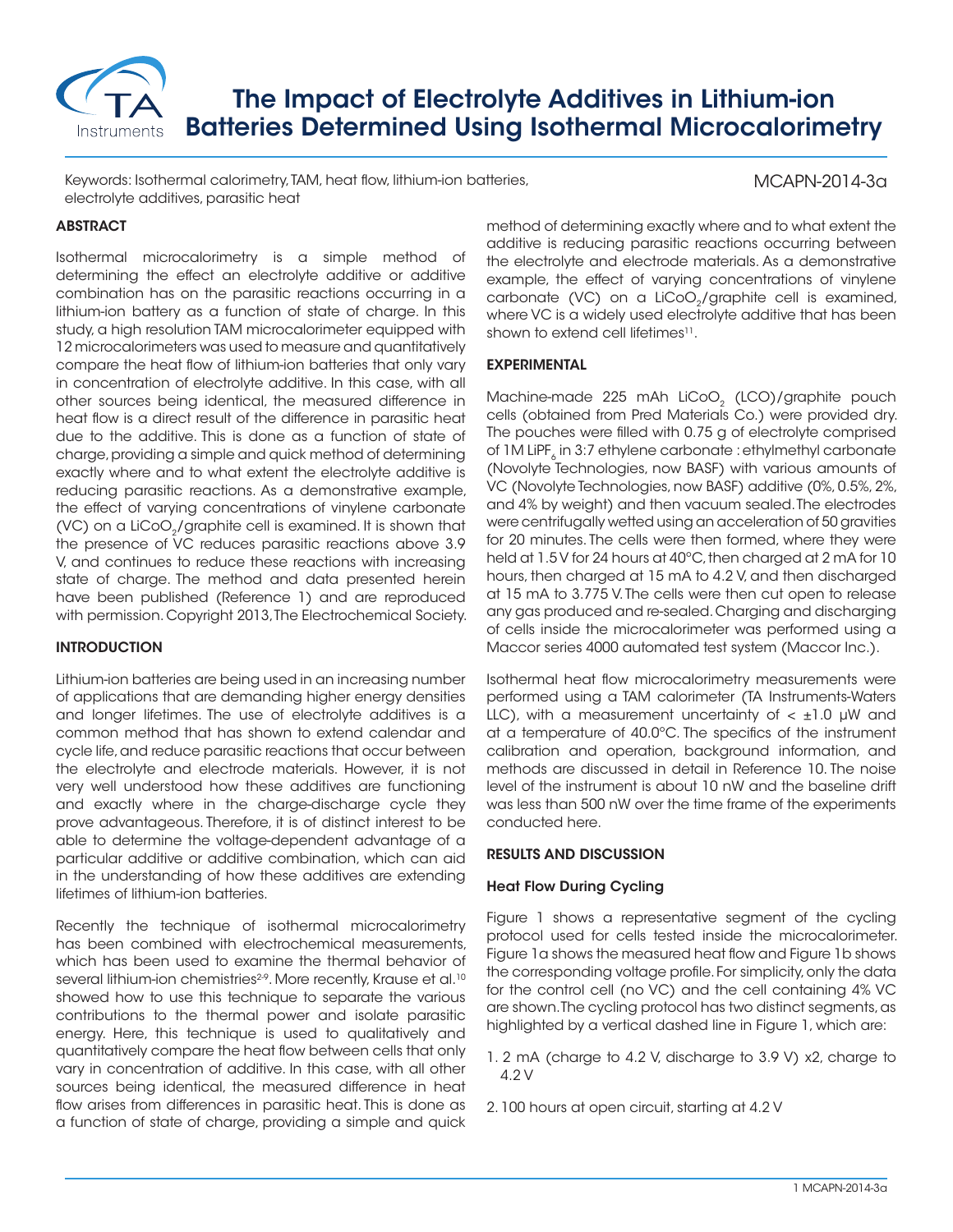The measured heat flow of the cell during cycling has contributions from three sources: entropy, polarization, and parasitic heat from both the positive and negative electrodes<sup>12</sup>. The entropy and polarization contributions are current-dependent terms, while the parasitic heat is thought to be independent of current. Both graphite and LCO have large changes in entropy during charge and discharge (staging transitions for graphite<sup>13</sup> and order-disorder transitions for LCO<sup>14</sup>), which are responsible for the majority of the reversible structure in the heat flow profile in Figure 1a. These features have been discussed in further detail in References 7 and 9. Polarization results in a mostly constant exothermic heat flow throughout both charge and discharge. The remainder of the signal is the result of parasitic heat flow.



*Figure 1: Representative portion of the experimental cycling protocol for all cells tested. Only data for control (black) and 4% VC (green) are shown for simplicity. Panel (a) shows the measured heat flow and panel (b) shows the corresponding voltage profile. Reproduced with permission from ECS Electrochem Lett., 2, A106-A109 (2013). Copyright 2013, The Electrochemical Society.*

The machine-made pouch cells used in this experiment are nominally identical as they vary only by the amount of VC added. The variation in capacity between cells was less than 1% in this case. With a small enough current the contributions from entropy and polarization will be identical for all cells, such that the only difference in heat flow will be the result of differences in parasitic heat. Figure 1a shows that the heat flow of the cell containing 4% VC is smaller than that from the control cell. Though not shown in the interest of clarity, all cells containing VC have heat flows below that of the control cell. The difference between the heat flows changes as a function of state of charge, showing the ability of isothermal microcalorimetry to easily determine the voltagedependence of the parasitic reactions, and where VC or other additives provide their benefit. In this example comparing control to 4% VC, VC noticeably reduced the parasitic heat. Note that even for such small currents, the heat flow evolved from the pouch cells was 2–3 orders of magnitude greater than the noise level of the TAM microcalorimeter, allowing for extremely precise differentiation between cells.

Figure 2 shows the heat flow as a function of voltage during region 1 of the cycling protocol described in Figure 1 (3.9 – 4.2 V at 2 mA). Figure 2a shows the heat flow during the first 2 mA charge and discharge for cells with increasing amounts of VC. With increasing voltage, it is clear that the addition of VC reduced the heat flow, dramatically so at voltages above 4.1 V.



*Figure 2: Panels (a), (c), and (e) show the heat flow as a function of voltage during low-rate, narrow-range (3.9 – 4.2 V) charge (solid) and discharge (dashed) for the first (a), second (c), and third (e) cycles for control (black), 0.5% VC (red), 2% VC (blue), and 4% VC (green). Panels (b), (d), and (f) show the corresponding difference in heat flow as a function of voltage between VC-containing cells and control during charge (solid) and discharge (open) for the first (b), second (d), and third (f) cycles. Reproduced with permission from ECS Electrochem Lett., 2, A106-A109 (2013). Copyright 2013, The Electrochemical Society.*

Figure 2b shows the difference obtained by subtracting the heat flow of the control cell (no VC) from the heat flow of the VC-containing cells as a function of voltage. This difference is a good measure of the reduction in parasitic heat due to the additive. Throughout the entire voltage range, the heat flow for VC-containing cells is reduced. However, from approximately 3.98 to 4.1 V, this difference is obscured by slight differences in the curvature of the heat flow profile from passing through the order-disorder transition in LCO. The reduction of heat flow is increasingly pronounced with increased voltage, indicating that VC is reducing parasitic reactions that occur at the positive electrode. Even 0.5% VC produced a significant decrease in heat flow of 54 μW at 4.2 V, while 2% and 4% VC reduced the heat flow by 132 μW and 148 μW at 4.2 V, respectively. The reduction in parasitic heat as a function of additive concentration is non-linear. The differences in heat flow for the cells containing 2% VC and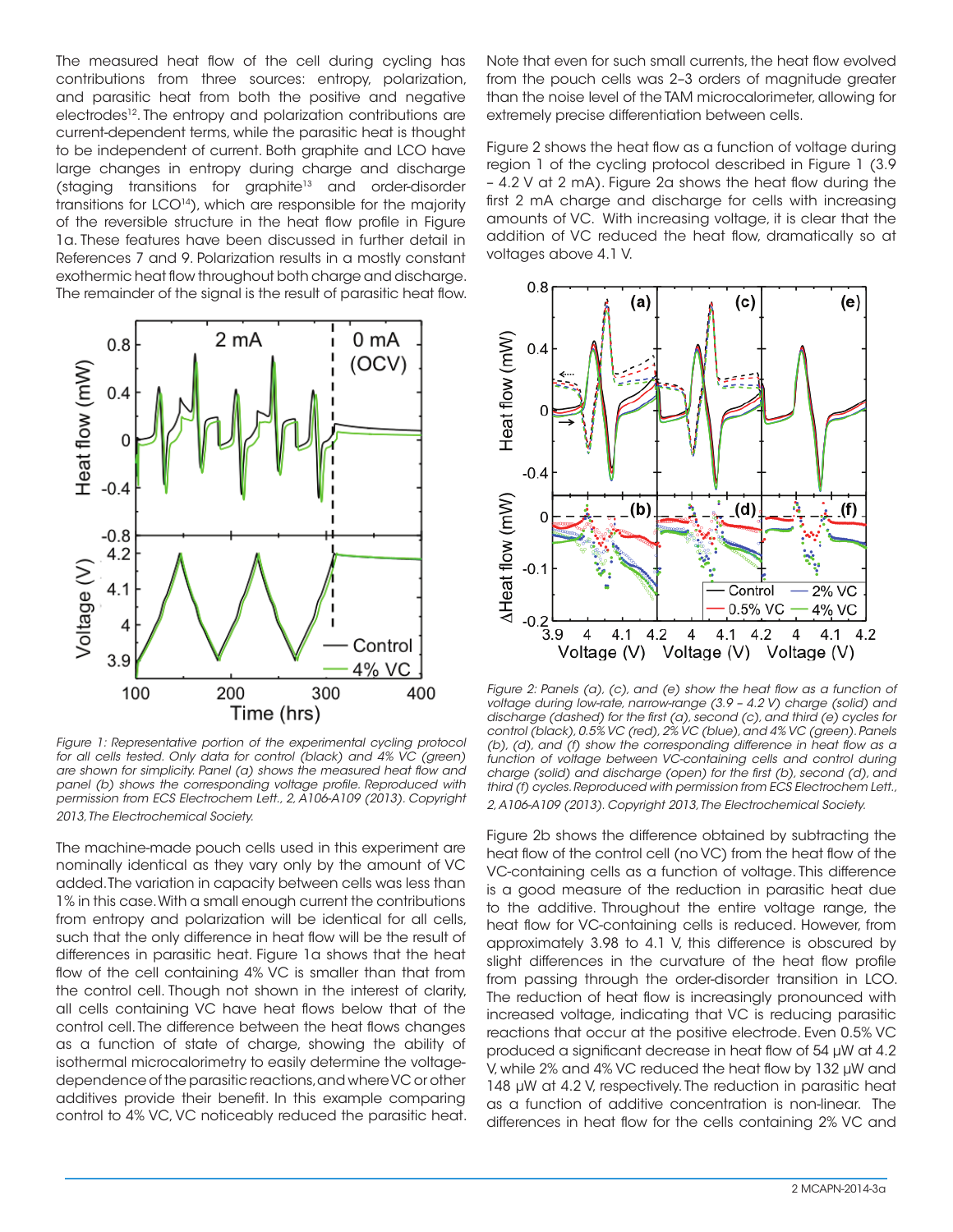4% VC are very similar, implying that little benefit is gained by adding more than 2% VC in this cell chemistry.

Figures 2c and 2d show the heat flow as a function of voltage and the corresponding difference plot for the second charge and discharge between 3.9 and 4.2 V. The heat flow for all four cells at all voltages was slightly reduced, and the differences in heat flow were also reduced. Figures 2e and 2f show the same plots for the third and final charge. The heat flow and the differences in heat flow were reduced again. The parasitic reactions decreased with increasing number of cycles, as would be expected. After the third charge, the addition of 0.5%, 2%, and 4% VC reduce the parasitic heat flow at 4.2 V by 15 μW, 54 μW, and 60 μW compared to the control cell, respectively.

## Heat Flow At Open Circuit

Figure 3 shows the evolution of the heat flow for the same set of cells as they were left at open circuit conditions after being charged to 4.2 V (step 2 in Figure 1). Since no current was applied to the cells, the open circuit heat flow measurements provided a direct measure of the heat flow due to parasitic reactions. A pronounced reduction in parasitic heat was seen with increasing amounts of VC, in qualitative agreement with the results shown in Figure 2. The difference in heat flow between cells decreases with time at open circuit. For example, after 5 hours at open circuit, the difference in heat flow between control and 4% VC is 66 μW, while after 100 hours, that difference decreases to 31 μW. This is consistent with the reduction in parasitic heat with increased cycles (and therefore time) seen in Figure 2.



*Figure 3: Heat flow for control (black), 0.5% VC (red), 2% VC (blue), and 4% VC (green) cells during 100 hours of open circuit conditions, starting from 4.2 V. Reproduced with permission from ECS Electrochem Lett., 2, A106-A109 (2013). Copyright 2013, The Electrochemical Society.*

#### **CONCLUSION**

Isothermal microcalorimetry is a powerful technique able to measure the voltage range over which any additive or additive combination is most effective. This in turn will help efforts to understand electrolyte additives and how to best choose an appropriate additive combination for a particular cell chemistry and operating condition. As a demonstration of the technique, the effect of different concentrations of VC on LCO/graphite full cells was examined. VC dramatically reduced parasitic reactions at high potentials, suggesting that it reduced parasitic reactions that occur at the positive electrode.

## ACKNOWLEDGEMENTS

This work was contributed by L.E. Downie and coauthors K.J. Nelson, and J.R. Dahn from the Department of Physics and Atmospheric Science, Dalhousie University, Halifax, N.S., B3H 4R2, Canada as part of the TA Instruments Student Applications Award Program.

The authors acknowledge the support of this work under the auspices of the NSERC/3M Canada Industrial Research Chair in Materials for Advanced Batteries. LED and KJN acknowledge financial support from the NSERC CREATE DREAMS program at Dalhousie University. The authors thank Dr. Jing Li of BASF for providing the electrolyte solvents and salts. Useful discussions with Dr. Larry Krause at 3M are acknowledged.

## **REFERENCES**

- 1. L. E. Downie, K. J. Nelson, R. Petibon, V. L. Chevrier, and J. R. Dahn, ECS Electrochem. Lett., 2, A106–A109 (2013).
- 2. W. Lu, I. Belharouak, D. Vissers, and K. Amine, J. Electrochem. Soc., 153, A2147–A2151 (2006).
- 3. W. Lu, I. Belharouak, J. Liu, and K. Amine, J. Power Sources, 174, 673–677 (2007).
- 4. W. Lu, I. Belharouak, J. Liu, and K. Amine, J. Electrochem. Soc., 154, A114–A118 (2007).
- 5. W. Lu, I. Belharouak, S. H. Park, Y. K. Sun, and K. Amine, Electrochimica Acta, 52, 5837–5842 (2007).
- 6. W. Lu and J. Prakash, J. Electrochem. Soc., 150, A262–A266 (2003).
- 7. Y. Kobayashi, H. Miyashiro, K. Kumani, K. Takei, T. Iwahori, and I. Uchida, J. Electrochem. Soc., 149, A978–A982 (2002).
- 8. J.-S. Kim, J. Prakash, and J. R. Selman, Electrochem. Solid-State Lett., 4, A141–A144 (2001).
- 9. Y. Saito, K. Takano, K. Kanari, A. Negishi, K. Nozaki, and K. Kato, J. Power Sources, 97–98, 688–692 (2001).
- 10. L. J. Krause, L. D. Jensen, and J. R. Dahn, J. Electrochem. Soc., 159, A937–A943 (2012).

*(continued)*